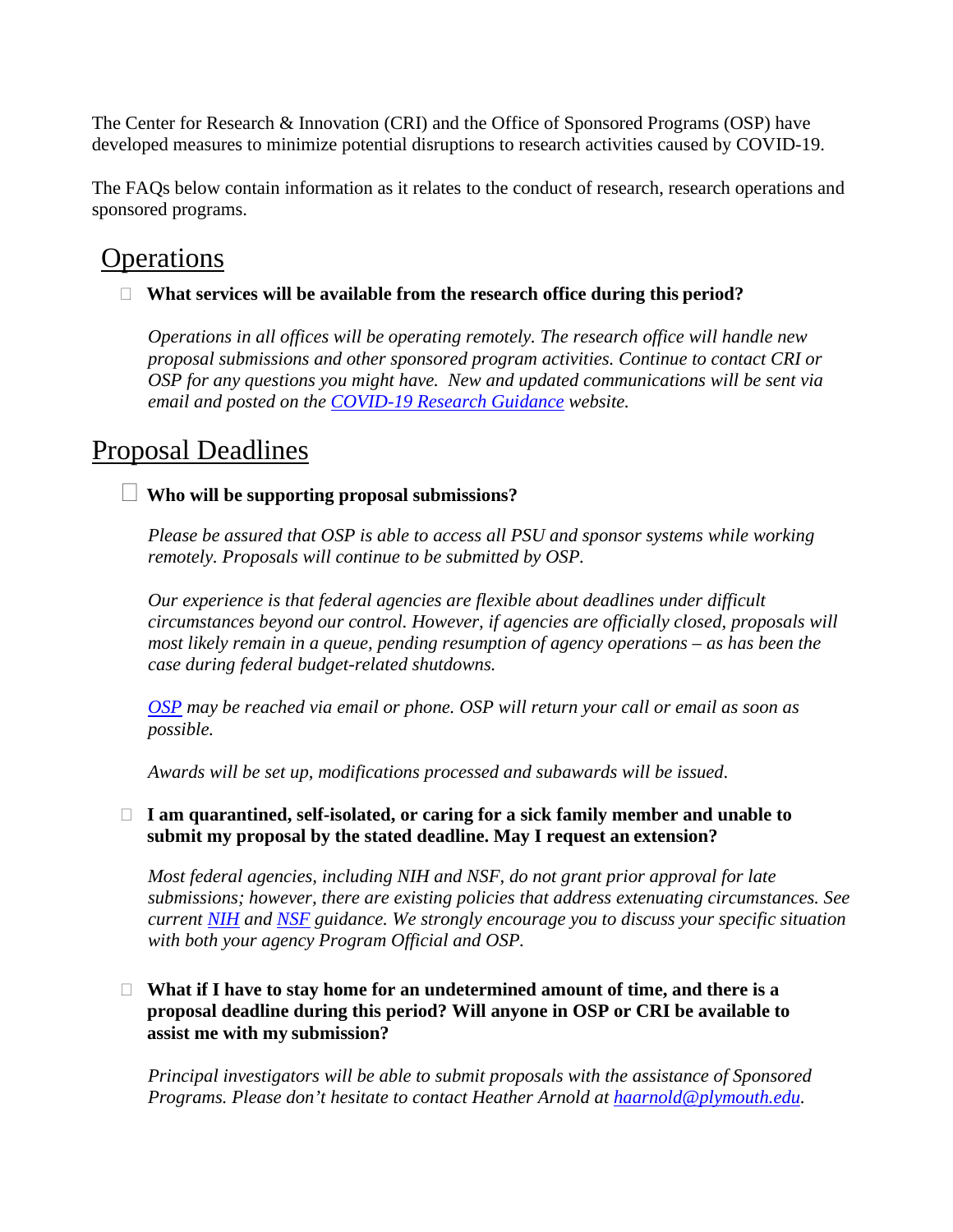*If you require assistance from The Center for Research & Innovation, please contact Joe Boyer at [jnboyer@plymouth.edu.](mailto:jnboyer@plymouth.edu)*

# **I am considering submitting a conference or travel proposal to NSF for a future meeting. The site of the meeting has not yet been selected; should I take into account COVID-19 in conference planning and site selection?**

*Travel logistics, accessibility, and health and safety considerations of the participants should always be a foremost consideration in any conference proposal. Since the COVID-19 threat is still evolving, it is important to consider flexibility and alternative plans in a proposal to support travel or a conference. For foreign travel, you should consult the [State](https://travel.state.gov/content/travel/en/traveladvisories/traveladvisories.html/)  [Department Travel Advisories website](https://travel.state.gov/content/travel/en/traveladvisories/traveladvisories.html/).*

# Allowable Costs/Charges/Effort on Sponsored Programs

#### **A conference has been cancelled, but I have nonrefundable travel and hotel costs. Can these be charged to my grant?**

*The cancellation fees on grant-related activities can be charged to sponsored funds if the travel was cancelled as a result of COVID-19. Otherwise, expenses should be charged to nonsponsored funds. Authorized approvers must ensure any change or cancellation fees charged to sponsored funds are reasonable and allowable. Travelers should retain documentation of their cancellation request with the vendors. If a traveler has booked travel to a non-restricted country but the traveler elects to cancel their trip due to individual safety concerns, these charges cannot be charged to sponsored funds.*

## **Can I charge trip cancellation insurance to my grant?**

*Trip cancellation insurance is typically unallowable on grants. However, we are monitoring any additional guidance the federal government may issue related to travel. If you need to travel in the coming months to conduct business for a sponsored project, and you want to purchase trip cancellation insurance, you may reach out to Heather Arnold at [haarnold@plymouth.edu](mailto:haarnold@plymouth.edu) to request prior approval from the sponsor to charge this cost to the grant.*

#### **I am working remotely from home in self-isolation. Can my effort still be charge to the grant?**

*In general, yes, provided you remain engaged in your project. If you are a PI, please note that current NIH and NSF prior approval requirements regarding disengagement and effort reductions remain in effect.*

*Please refer to the [USNH policy](https://www.usnh.edu/policy/usy/v-personnel-policies/c-employment#usyvc213) that governs flexible working arrangements. Due to COVID-19 concerns, we have made it an easier process to request a flexible work arrangement.*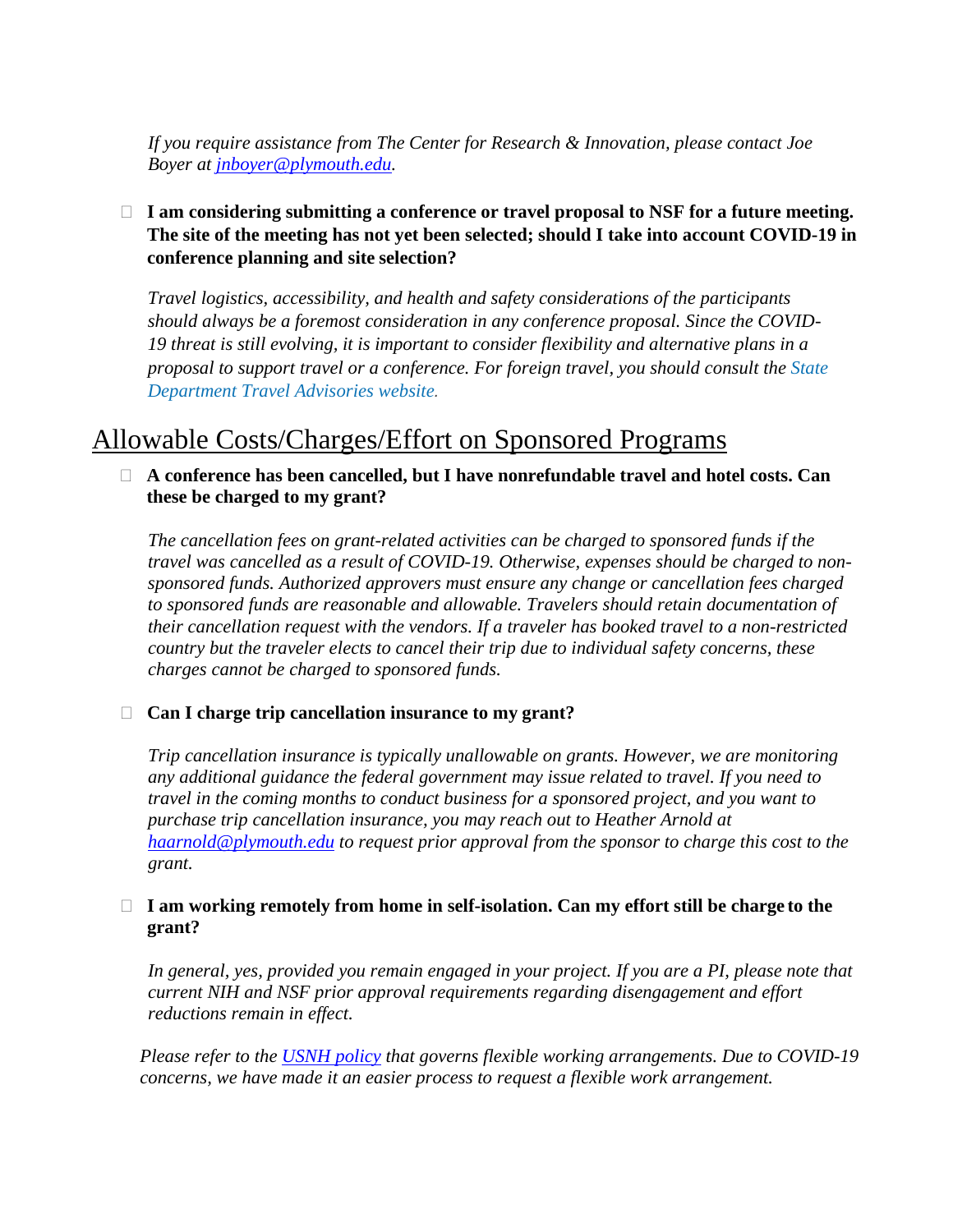• **I am a PI, or co-PI, or full-time research staff, and home sick and can't work on my project. Can my salary still be charged to a grant?**

*Yes. According to the university's indirect cost rate agreement with the federal government, sick leave and other paid absences, may be charged to the grant.*

#### **If my hourly student cannot return to campus and can work remotely, can theybe paid with grant funds?**

*In general yes, provided the work they are doing is related and attributable to the grant being charged.*

#### **I am a graduate student. What about research assistant responsibilities? Will I continue to be paid?**

*Research Assistants will continue to be paid. We anticipate laboratory-based research to continue, although in a modified way, i.e., remotely.*

 **If the sponsor agency program officer, grants management or contracting officer is unavailable, or if the agency is closed, due to COVID-19, can project personnel continue to work and charge salary to the project?**

*At this time, we expect that project personnel would be able to continue work until their period of performance and funding is exhausted. However, monitor [COVID-19 Research Guidance](https://campus.plymouth.edu/research/) for agency updates. If prior approvals are required, confer with Heather Arnold regarding submission of approvals. The answer, and the level of risk regarding allowability of costs and project changes may vary depending on the type of request, whether the sponsor has an electronic system, etc.*

#### **I am a PI/researcher and I am required to work from home because of the coronavirus. Would I be able to charge supplies relating to telework (e.g., laptop, printer, office supplies, etc.) to my grant?**

*These types of expenses are considered administrative costs (indirect costs), and generally are not appropriate as a direct cost unless specifically approved by the sponsor. You may wish to talk with your supervisor about your needs to work from home.*

#### **Am I allowed to pay staff who are quarantined from sponsored programsfunds?**

*Federal agencies are working internally on a number of proposal and award-related issues pertaining to COVID-19. We are waiting on further communication from our partners about these issues and will provide guidance as information becomes available. In the meantime, please continue to follow all relevant policies and procedures and apply those practices consistently. If an employee's salary is charged to a sponsored program, then their time spent in quarantine can also be charged to the sponsored program.*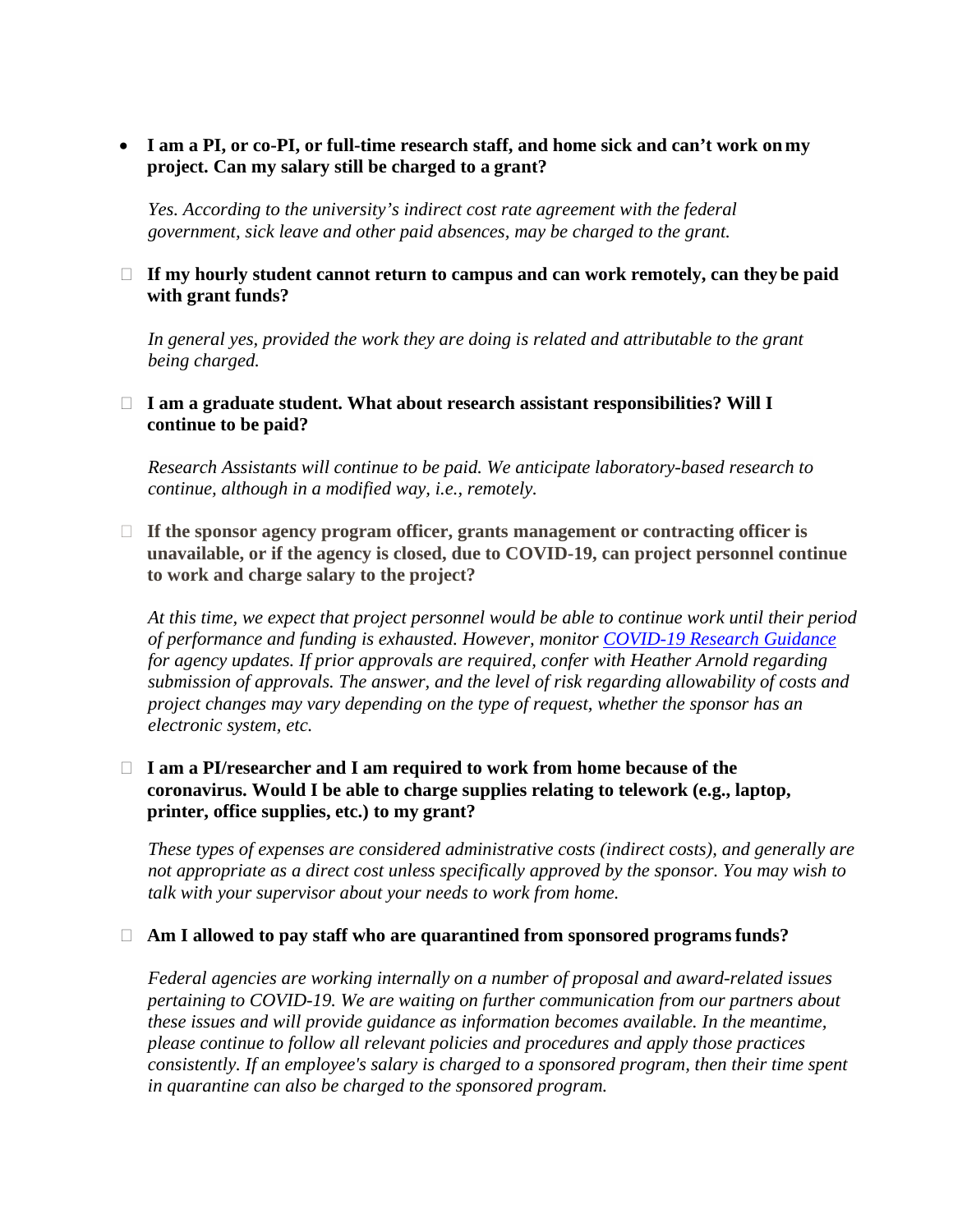# Project Changes, Delays and Sponsor Notifications

# **My research will be impacted due to COVID-19. What should I do?**

*Federal Sponsors (including federal flow-down): Communicate delays in writing to your sponsor in accordance with [2 CFR 200.328\(d\)\(1\),](https://www.ecfr.gov/cgi-bin/text-idx?SID=704835d27377ef5213a51c149de40cab&node=2%3A1.1.2.2.1&rgn=div5&se2.1.200_1328) and any agency or award-specific terms and conditions.*

*Work with Heather Arnold to request prior approval if you anticipate a change in budget or program plans (e.g., need for additional funds, disengagement of key personnel for more than 3 months or 25% or more reduction in effort, change in scope, etc.) in accordance with [2 CFR](https://www.ecfr.gov/cgi-bin/text-idx?SID=704835d27377ef5213a51c149de40cab&node=2%3A1.1.2.2.1&rgn=div5&se2.1.200_1308)  [200.308\(c\).](https://www.ecfr.gov/cgi-bin/text-idx?SID=704835d27377ef5213a51c149de40cab&node=2%3A1.1.2.2.1&rgn=div5&se2.1.200_1308) Note that some sponsors may have more stringent prior approval requirements.*

*As a prime sponsor, we may need to modify subaward agreements. Work with Heather Arnold to prepare subaward modifications for Federal contracts and/or other sponsored programs with strict deliverable due dates and schedules that may be impacted by closures, availability of personnel, materials or equipment, etc.*

*Keep track of charges impacted by COVID-19, such as cancelled travel and conference registration fees, salary costs for quarantined staff, etc. in the event sponsors provide future guidance that necessitates a change in funding source.*

*Non-Federal Sponsors: Please review the terms and conditions of the agreement and contact Heather Arnold regarding notification process and content.*

# Research-Related

# □ I am a PI on a NSF-funded Conference or Travel award, but the meeting has been **canceled. Who do I contact regarding the impact to the NSF award?**

*You should contact the cognizant NSF program officer about this situation. In light of the public health threat, you may wish to consider alternate plans, such as providing or using options for virtual participation. In addition, NSF program officers will be open to rescheduling the conference or using the funds for a future meeting that is consistent with the original scope and objectives of the award.*

# □ I am involved with a Conference or Travel award for a meeting that is taking place in **the coming weeks. Should I continue with plans for the meeting?**

*Reach out to the conference organizer or host as they are best equipped to understand the guidance at the location of the event. They may recommend having contingency plans if the event is ultimately cancelled or re-located, or might be planning to provide options for virtual participation. We also suggest checking the [State Department Travel](https://travel.state.gov/content/travel/en/traveladvisories/traveladvisories.html/) [Advisories website i](https://travel.state.gov/content/travel/en/traveladvisories/traveladvisories.html/)f the conference involves foreign travel.*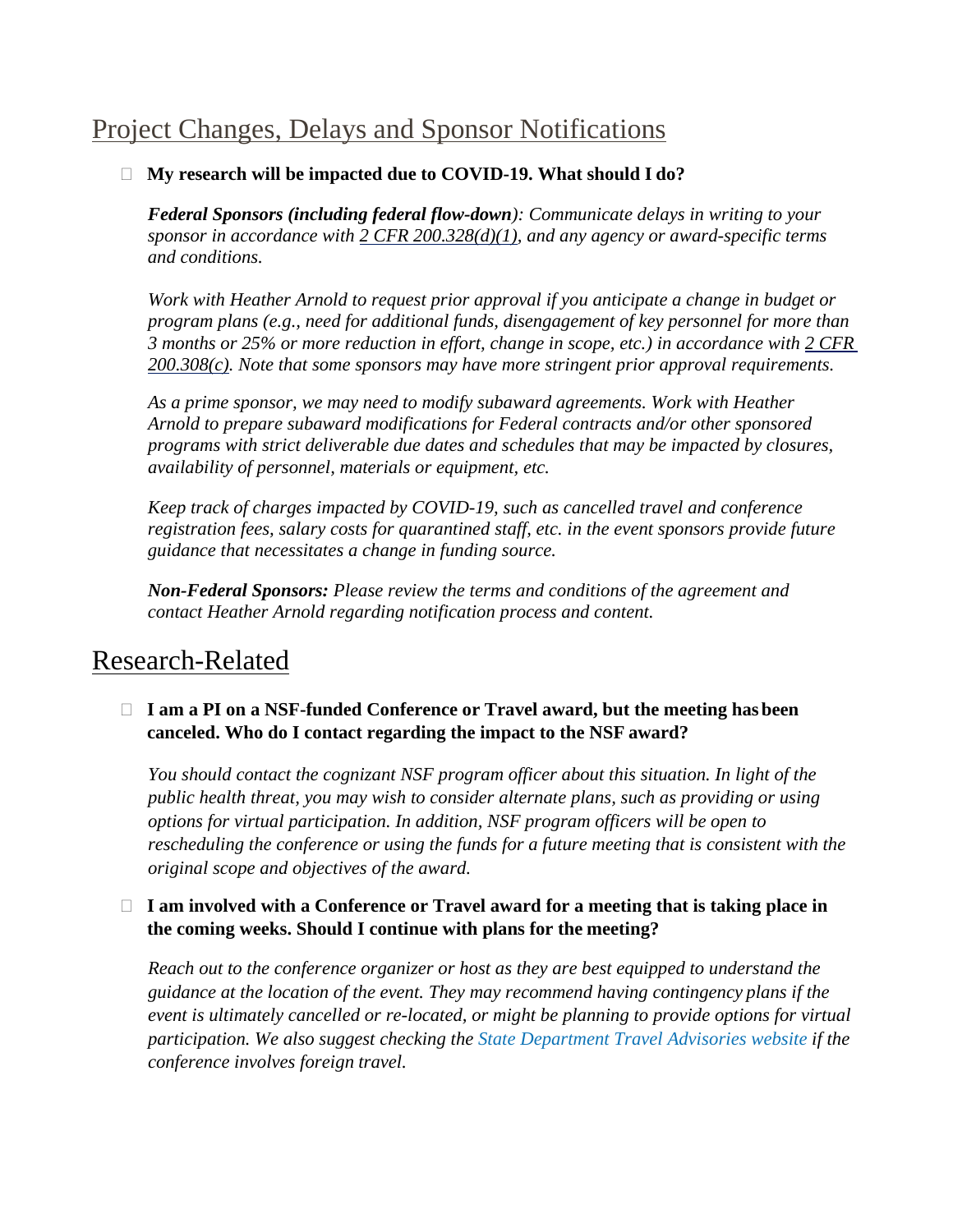#### **What special planning might I be doing if my research involves human subject participation?**

*Please visit the [COVID-19 Research Guidance](https://campus.plymouth.edu/research/research/covid19-guidance-for-researchers/) website for guidance.*

## **Will my sponsor provide for an extension to my award if the planned activities are disrupted by the COVID-19 public health threat?**

*Most federal awards are eligible for one-year grantee-approved no-cost extension and then further extensions as approved by the agency. If you foresee a need for an agency- approved extension, you should include that information in your annual report and discuss the need ahead of time with the cognizant agency program officer for your award.*

*If the sponsor is not a federal agency or federal agency flow-down, please consult the terms and conditions of the award. If you have any questions, please contact your Grant and Contract Administrator for assistance.*

#### **I am experiencing delayed subject recruitment and/or cancellations of scheduled follow-up visits with my study participants and it is negatively affecting the programs of my grant. What should I do?**

*For programmatic issues affecting your study, we strongly recommend you speak with your agency Program Officer or other sponsor contact. If any issues should persist, they may need to be reported in future progress reports, or you may need a No Cost Extension to complete your study. Please coordinate any such actions with Heather Arnold*

## **I use vertebrate animals as part of my research. Will they be taken care of if I am quarantined or the campus has curtailed operations?**

*Yes, contact the facility managers where your animals are housed for specific details. Plans are in place that will allow caretakers onto campus specifically for general husbandry and care. Please contact Paul Fedorchak at [pfedorch@plymouth.edu](mailto:pfedorch@plymouth.edu) with questions.*

 **I have a biohazardous waste box in use in my laboratory. What do I do?** *Seal the biowaste bags and the box as you would for shipment. Contact OEHS at 2-4041 to request pick-up of the bioboxes.*

## **Will EHS continue to make chemical deliveries?**

*Yes, but they will be handled on a case-by-case basis depending on staff availability. Chemical deliveries will not occur in the event UNH curtails operations. Contact Andy Glode with questions, 862-5038.*

## **How do I request hazardous waste disposal from EHS?**

*All waste requests continue through UNHCEMS® via the Hazardous Waste Removal Request form,<https://cems.unh.edu/unh/CEMS/RequestRemoval>*